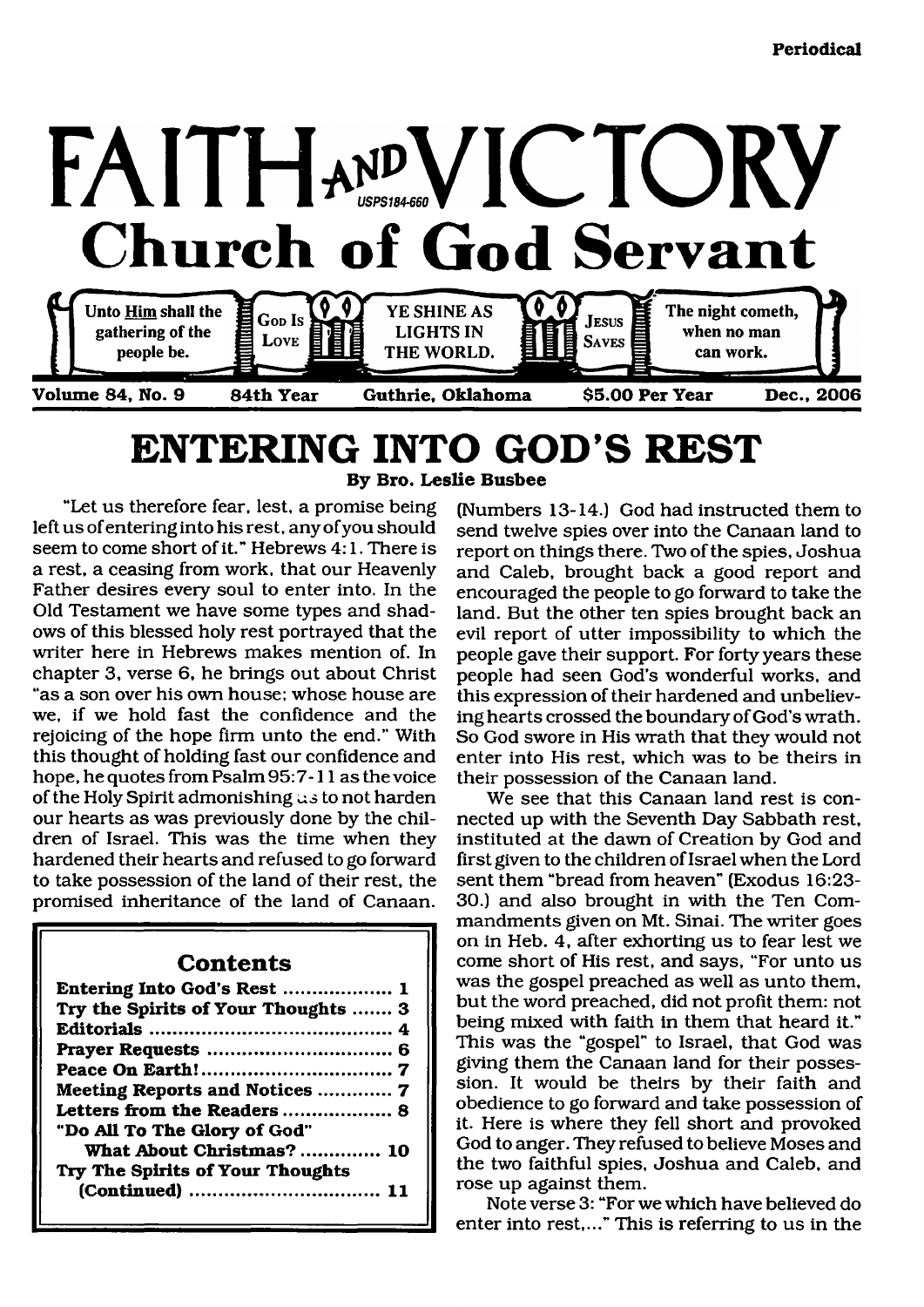New Testament ministration of grace. Through our faith and obedience to Christ we enter into rest, a spiritual Sabbath rest of ceasing from our own works. Then he brings in the Sabbath Day rest: "As I have sworn in my wrath, if they shall enter into my rest: although the works were finished from the foundation of the world. For he spake in a certain place of the seventh day on this wise, And God did rest the seventh day from all his works. And in this place again, If they shall enter into my rest." Here he unites these two rests (the Sabbath day rest and the Canaan rest) as types of the spiritual rest in Christ. Those back there could not enter in because of unbelief, so He marks out again a certain day, speaking to us through David, "To day if ye will hear his voice, harden not your hearts." Then he said, "For if Jesus (this is referring to Joshua) had given them rest, then would he not afterward have spoken of another day." So he concludes: "There remaineth therefore a rest to the people of God." Verse 10 states: "For he that is entered into his rest, he also hath ceased from his own works, as God did from his." Then he solemnly exhorts us: "Let us labour (strive and seek earnestly) therefore to enter into that rest, lest any man fall after the same example of unbelief."

What is the message here? God is yet offering to us an entrance into His rest. This is a spiritual rest, a rest of the soul, a ceasing from works of self and the flesh, while partaking of the joy of the Holy Spirit's guidance and inspiring strength. It is the New Testament Sabbath of which the Canaan rest and the Seventh Day Rest are both types. Paul said in Colossians 2:16,17: "Let no man therefore judge you in meat, or in drink, or in respect of an holy day, or of the new moon, or of the sabbath *days:* Which are a shadow of things to come; but the body (fulfillment) is of Christ." Jesus said in Matthew 11:28, 29: "Come unto me, all ye that labour and are heavy laden, and I will give you rest. Take my yoke upon you, and learn of me; for I am meek and lowly in heart: and ye shall find rest unto your souls."

Bro. D. S. Warner expressed it in the song: "If thou wilt know the fountain deep of sweet unbroken rest: the rest of faith thy soul shall keep. He that believes is ever blest." It is a spiritual Sabbath rest that we call a delight, as Isaiah 58:13 says, to "honour him, not doing thine own ways, nor finding thine own pleasure, nor speaking thine own words:" It means a lot to deny self, give up our ways, consecrate to all the will of God, receive the gift of the Holy Spirit, and enter into this spiritual Canaan rest. This is

entire sanctification, the Holy Spirit filled life. It is not our own striving, pushing and shoving, but a ceasing from self and its vanity and following the example of the Lord Jesus in His meek and lowly way. It is believing God and taking Him at His word in a positive and determined way. Oh, the rest that fills our souls when we walk by faith and not by sight!

Unbelief, doubts and fears will rob you of your soul rest. We must exercise ourselves to trust in God for all things. Hurt feelings must be subdued and not allowed any rule in our actions and ways. We must forgive injuries and wrongs inflicted by others. No retaliation or defense of self must be allowed, and no striving to prove one's point. It will eliminate talkativeness, and a critical and fault-finding attitude. We can rest from worry and hurry. Think how these two elements destroy the rest of the soul! As it has been said, "When you are worrying you are not trusting, and when you are trusting you are not worrying." Watch out for that hurry, scurry frame of mind. Learn to wait on God. Psalm 37:7 says, "Rest in the LORD, and wait patiently for him:..." Verse 8 says, "Cease from anger, and forsake wrath: fret not thyself in any wise to do evil." Watch out for the overburdening cares of life. Jesus said in Luke 21:34, "Take heed to yourselves, lest at any time your hearts be overcharged with surfeiting (overeating), and drunkenness, and cares of this life, and so that day come upon you unawares." Let not tomorrow's cares bother you. Jesus said, 'Take therefore no thought for the morrow:...5555" Matthew 6:34. Learn to commit things to God. Do not be under a strain about people. Live above the din of earthly strife. Do not be overly anxious about anything. Do not get too sensitive about your service to God, but pray earnestly and let God work in you. It is not your work, but it is His. Waste no time assuming to be a judge of people. Leave that to God. Do not get involved in other people's conflicts, nor be bothered about what they think. Watch out for financial pressures and worries. This world is full of them. Do not fall into the snare of being overly careful about your personal appearance and attraction. Be modest and plain, and let your beauty be that of Christ shining through you. Watch out for self-criticism and depression. Learn to trust God's love and care for you. Learn to be content with such things as you have, and stay out of debt. There are many hindrances that can and will keep us from entering into the Lord's rest. Let us be diligent and prayerful to overcome them that we may not come short of it.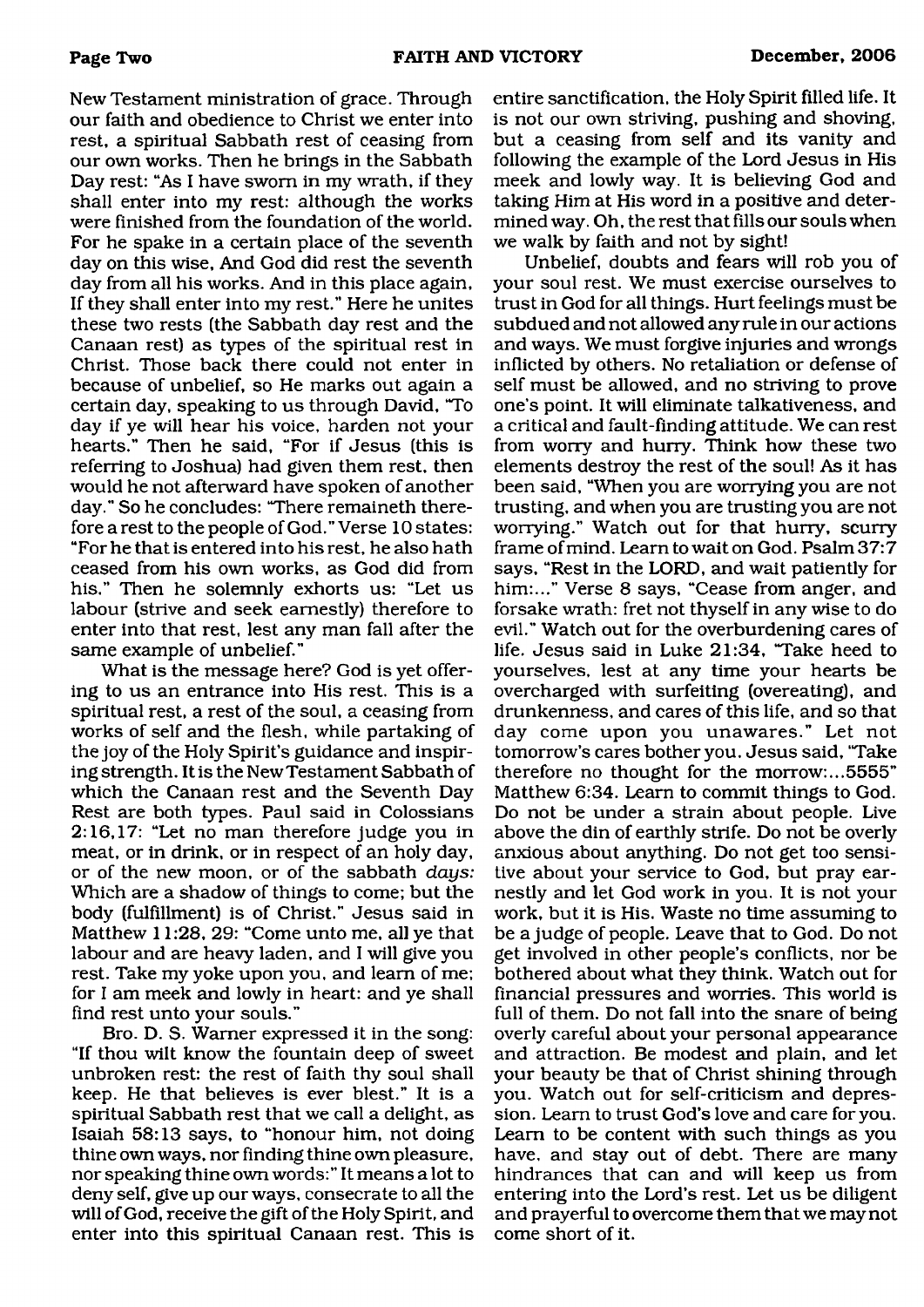## <span id="page-2-0"></span>**TRY THE SPIRITS OF YOUR THOUGHTS Message delivered by Sis. Sheri Rich at the Tulsa, OK Camp Meeting, June 18, 2006.**

Transcribed by Sis. Patricia Rhoads, condensed and edited for print by W.E.M.

"Beloved, believe not every spirit, but try the spirits whether they are of God: because many false prophets are gone out into the world. Hereby know ye the Spirit of God: Every spirit that confesseth that Jesus Christ is come in the flesh is of God: And every spirit that confesseth not that Jesus Christ is come in the flesh is not of God: and this is that *spirit* of antichrist, whereof ye have heard that it should come; and even now already is it in the world. Ye are of God, little children, and have overcome them: because greater is he that is in you, than he that is in the world." I John 4:1-4.

We want to talk to you about the Holy Spirit and evil spirits. We live in a world where there are two kingdoms at war: the good kingdom against the evil kingdom and we're the pawns in the middle that both sides are fighting for. Most of the warfare that they engage in takes place in our minds. The Lord is faithful and He speaks to us through our minds and tries to reason with us of what it means to be lost and of our sinful life.

We need a Savior and He visits us from early childhood. Do you remember in early childhood about those voices in your mind? I have memories of my early childhood, those voices that would tell me to do something right: "Don't steal that cookie." And the voice that says, "Go on and take it; nobody's looking." The two voices. We have become accustomed to hearing those two voices throughout our lives. When we were in sin, and we were living for the enemy, he was our father. He taught us many things. Now, one of the things that he was very good at teaching us was to hear his voice, to hear him when he spoke. In many people, even now, and even though they are saved and sanctified, still hear that voice and they think it's their own voice. There are a lot of thoughts that enter our mind that we actually think are our own, but most of them are not. Most of them are motivated from one kingdom or the other.

We are used to hearing this warfare in our mind all the time. We're so used to it that it surprises us sometimes through the day, when our mind is thinking on different things, that all of a sudden some evil, horrible thought penetrates our mind. And we immediately become alarmed, and we say, "Oh Lord, rebuke the devil!" Do you know how long the devil had been

talking to you before you got there? See, the enemy will talk to you about everyday things; he'll talk to you about the weather. He'll talk to you about the neighbors next door. Have you ever noticed the progression of how your mind works, and what happens, and how you'll have the most innocent thought that comes to mind, it seems, and then it jumps to here, and then it jumps there, and pretty soon it's on the negative. And you pull your mind in, and you say, "Oh, Lord, how did that happen? Rebuke the devil!" Well, in order to rebuke the devil you're going to have to recognize his voice.

Many of us don't recognize his voice, until it has become so loud, and so ugly, then all of a sudden we recognize it. But we need to recognize it everyday. It says, "Try the spirits and see if they are of God." What do we try them with? We try them with the Word of God, and the very character and spirit of God. Anything that discourages, casts down, makes you feel bad is not the spirit of God. You get up in the morning and say, "I just don't feel good today. I'm not very happy today. I'm in a bad mood." You wonder where it came from.

Early in my experience I would get up sometimes with those same thoughts and I would think, "Lord, what is wrong with me today?" Finally one day, the Lord revealed what was wrong. I had been having nightmares and I didn't remember them. But this one day, He let me remember what I had been dreaming and they were horrible nightmares. I got up under the influence of those spirits. They were trying to trouble my mind in my sleep. So then I knew that whenever I would get up in the morning, and I was kind of depressed or moody, the Lord taught me to take it to Him quickly, get out from underneath what those spirits were trying to do to me. They are after us all the time, in our sleep, when we're awake, constantly talking, chattering in our minds. And they don't always talk about evil things. We get used to hearing their chatter, and all the things they have to say.

Luke 22:31-32: "And the Lord said, Simon, Simon, behold, Satan hath desired *to have* you, that he may sift *you* as wheat: But I have prayed for thee, that thy faith fail not: and when thou art converted, strengthen thy brethren."

#### **(Continued on page 11.)**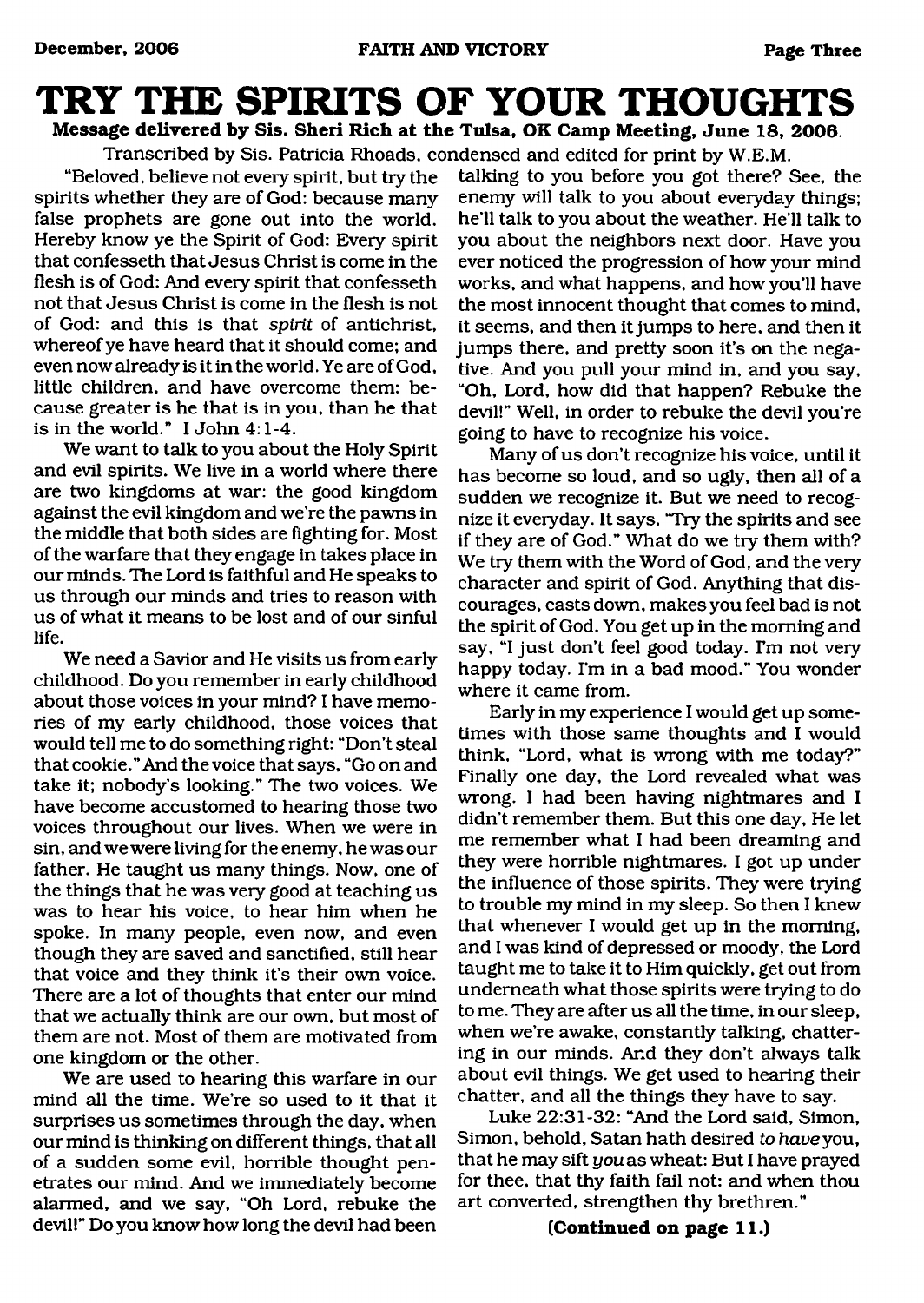## **FAITH AND VICTORY 16 PAGE HOLINESS MONTHLY**

### -------

This non-sectarian paper is edited and published in the interest of the universal CHURCH OF GOD each month (except August of each year, and we omit an issue that month to attend camp meetings), by Willie Murphey. and other consecrated workers at the FAITH PUBLISHING HOUSE, 4318 S. Division, Guthrie. OK 73044 (USPS184-660).

#### **(Periodical postage paid at Guthrie, OK)**

Notice to subscribers: When you move or change your address, please write us at once, giving your old and new address, and include your zip code number. The post office now charges  $60¢$  to notify us of each change of address.

Dated copy for publication must be received by the 18th of the month prior to the month of issue.

#### **SUBSCRIPTION RATES** . . . . . . . . .

Single copy, one year..................................................... \$5.00 Package of 5 papers to one address, one year ......... \$20.00 Larger quantities are figured at the same rate.

This publication teaches salvation from all sin, sanctification for believers, unity and oneness for which Jesus prayed as recorded in John 17:21, and manifested by the apostles and believers after Pentecost. By God's grace we teach, preach, and practice the gospel of the Lord Jesus Christ-the same gospel that Peter. John, and Paul preached, taught, and practiced, including divine healing for the body. James 5:14-15.

Its motto: Have faith in God. Its object: The glory of God and the salvation of men: the restoration and promulgation of the whole truth to the people in this "evening time" as it was in the morning Church of the first century: the unification of all true believers in one body by the love of God. Its standard: Separation from sin and entire devotion to the service and will of God. Its characteristics: No discipline but the Bible, no bond of union but the love of God. and no test of fellowship but the indwelling Spirit of Christ.

Through the Free Literature Fund thousands of gospel tracts are published and sent out free of charge as the Lord supplies. Cooperation of our readers is solicited, and will be appreciated in any way as the Bible and the Holy Spirit teach you to do or stir your heart. "Freely ye have received, freely give." Read Ex. 25:2; I Chron. 29:9; II Cor. 9:7; and Luke 6:38.

Freewill offerings sent in to the work will be thankfully received as from the Lord. Checks and money orders should be made payable to Faith Publishing House. All donations are tax deductible.

A separate Missionary Fund is maintained in order to relay missionary funds from our readers to the support of home and foreign missionaries and evangelists.

In order to comply with Oklahoma laws as a non-profit religious work, the Faith Publishing House is incorporated thereunder.

The *Faith and Victory* (USPS 184-660) is published monthly, except August, for \$5.00 per year by:

**FAITH PUBLISHING HOUSE P. O. Box 518, 4318 S. Division. Guthrie. OK 73044 Office phone numbers: 405-282-1479, 800-767-1479; fax number: 405-282-6318. Internet address: <http://www.faithptiblishing.com>**

**(Periodical postage paid at Guthrie, OK.)**

**Postmaster: Send address changes to:** *Faith and Victory,* **P. O. Box 518, Guthrie, OK 73044.**



 $\left[\mathbf{y}\right]$   $\qquad$  "The other disciples there-न्द fore said unto him, We have . seen the Lord. But he said *Editorials*  $\frac{1}{2}$  unto them, Except I shall see in his hands the print of the nails, and put my finger into the print of the nails, and thrust my hand into his side, I will not believe." John 20:25. There are many people today who are troubled by the same doubts and misgivings that plagued the mind of Thomas.

Thomas had been with Jesus and had heard Him teach the multitudes, heal the sick and open the eyes of the blind. But he had also seen the Roman soldiers crucify Him, saw Him expire on the cross and then placed into the tomb. How could the report of the disciples therefore be true? A resurrection from the dead was totally contrary to his experience and understanding of nature. Perhaps he had seen Lazarus brought back to life but this seemed different, so final that his faith could not grasp it.

There may be some reading this article who have gone through, or are going through hard things in their lives that has rendered them nearly faithless. It may be that the pain of those events has been so severe that your feelings have nearly become numb and it seems that God is so far away. The future may look dark and dismal with no hope for improvement and you hardly know where to turn for help. The disciples no doubt also felt the same way after Jesus was taken from them and crucified. All of their hopes for the future seemed to be dashed into oblivion by the death of their Master. They had left their homes and their occupations to follow Him and now it seemed that everything was lost. But, no, all was not lost. The witness that the Master gave Thomas was as much for you and I today as it was for him. When Jesus appeared in the midst and said "peace be unto you," He then addressed the unbelief that was troubling the mind of Thomas. "Then saith he to Thomas, Reach hither thy finger, and behold my hands; and reach hither thy hand, and thrust *it* into my side: and be not faithless, but believing. And Thomas answered and said unto him, My Lord and my God. Jesus saith unto him, Thomas, because thou hast seen me, thou hast believed: blessed *are* they that have not seen, and *yet* have believed." John 20:27-29.

The Lord sees the struggles people have in overcoming the doubts that satan has inflicted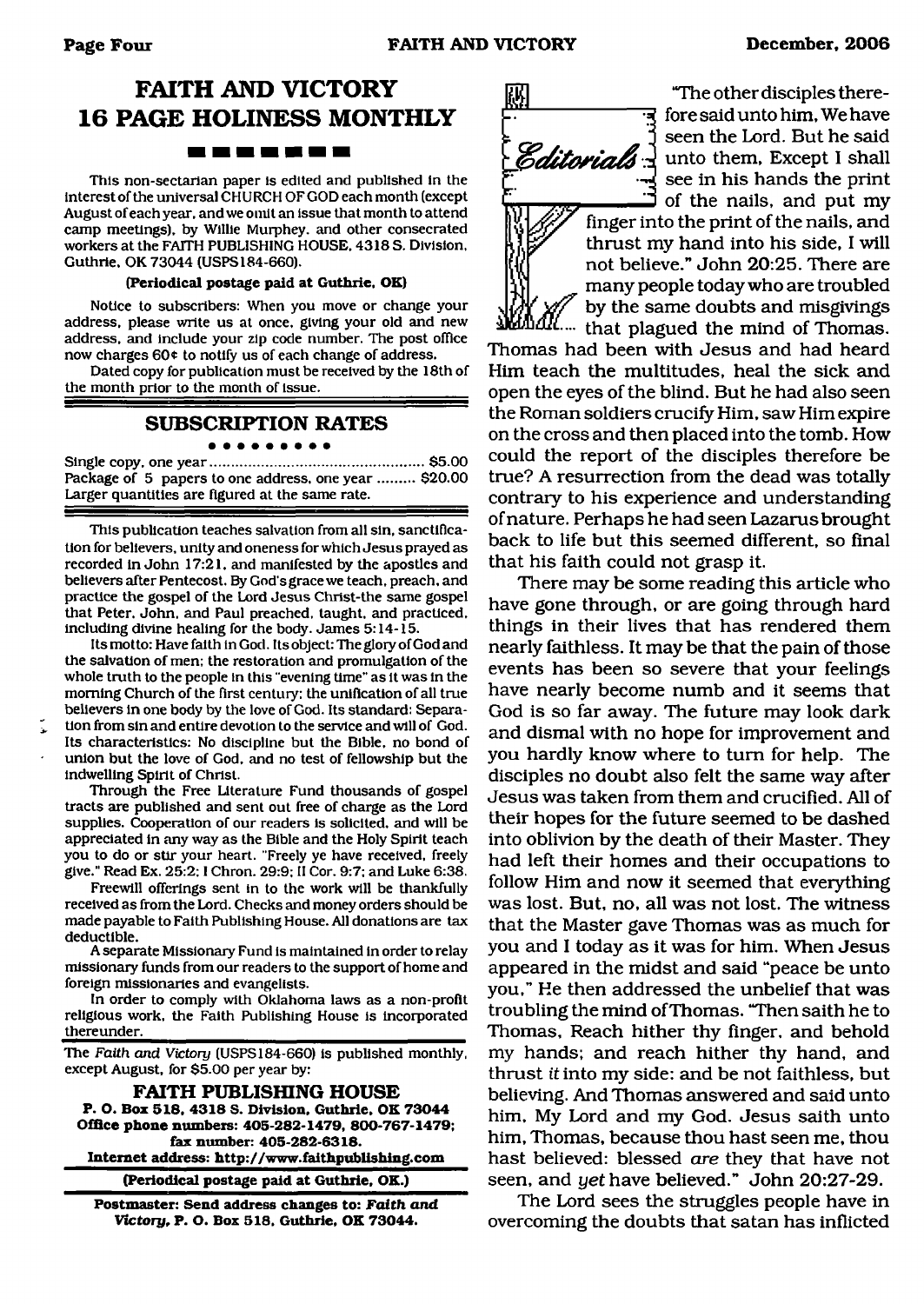upon their minds and we should be thankful that these passages of Scripture were recorded for our benefit. Truly the Lord wants us to believe in Him and there is also hope for us if we will only look to Him in our need. If we expect to please Him, then we must believe in the resurrection of Jesus along with the other promises and instructions that God has given us. Our hope must be centered on Him. Turn loose of the earthly based, preconceived ideas that we are holding to and let our faith soar in His promises and in His love and plan for our lives. If the Lord has allowed us to suffer, it is for our good, not our hurt. Notice these verses in Deuteronomy 6:23-24. "And he brought us out from thence, that he might bring us in, to give us the land which he sware unto our fathers. And the LORD commanded us to do all these statutes, to fear the LORD our God, for our good always, that he might preserve us alive, as *it is* at this day."

Life and joy is the reward for believing in God and doing His will. The transition we go through between the time we are "brought out" and the time He "brings us in" may stretch and try our faith to the limit, but if we will hold on to the Lord, He will bring us into the land which He sware unto our fathers. By actively believing the promises of God, our faith will be demonstrated to all who behold our life and they too will see that God's goodness and mercy endureth forever.

The twentieth chapter of John finishes with these two verses, "And many other signs truly did Jesus in the presence of his disciples, which are not written in this book: But these are written, that ye might believe that Jesus is the Christ, the Son of God; and that believing ye might have life through his name." John 20:30- 31. Even though two thousand years have come and gone we can be assured that the events recorded in the gospels are true. The apostle Paul fathomed the firmness of Gods promises when he said, "For all the promises of God in him *are* yea, and in him Amen, unto the glory of God by us." II Corinthians 1:20.

May each heart be filled with courage to hold fast to the promises of our faithful God. It will only be a short time until our sojourn here will be completed and more than anything else in life, we want to hear Him say, "Well done." That means each day we must press against the forces of evil and continue doing that which is

right. We will find that God's grace is sufficient and that His hand is leading us through the darkest trials.

The words of the song, "The Virtue of Faith," are so encouraging when one is going through a difficult place in life. The last verse says:

> The waves around may fiercely roll, They can not harm my trusting soul; Regarding not what I may see. My faith, O Lord, ascends to Thee. The darkest night and brazen sky Are pierced by Faith's unfailing eye; My cry shall be till time shall cease, "O blessed Lord, My faith increase."

As we come to the close of another year our heart swells with gratitude for the manifold blessings of God. Truly He has been faithful to us and has helped us through many difficult situations and has supplied our needs both spiritually and physically. God has used many of you as an instrument in His hand to help us meet the heavy financial needs of this work and to you may I say, "Thank you." May God abundantly reward your sacrifice and bless you for sharing our burden for precious souls.

\_ \_\_ \_\_ \_\_ \_\_

We are thankful for the books, tracts and publications that have been printed and sent out this year and we are excited about the capabilities that are beginning to take shape for the future. Our hardback binding equipment is getting closer to being able to operate. The progress on these machines has been slower than we anticipated but we are glad for each step that has been completed. We are still working on our casemaker and look forward to the day it will come into operation. I know many are waiting on our *Evening Light Songs* hymnal and we appreciate the patience you have shown. We are working hard to bring everything together so that your patience will be rewarded with the book of songs we all love so dearly. Please bear with us a little longer as we bring that project to completion.

My mother, Frances Murphey, had been living in her home at  $414$  N.  $13<sup>th</sup>$  street for many years. In the late afternoon on Friday, November 10, we went to her home and found her lying on the front porch where she had fallen and was unable to get up. She had a moderate amount of pain in the area of her tailbone and had a large knot on her head where she struck the metal pipe used to support the porch. This was at least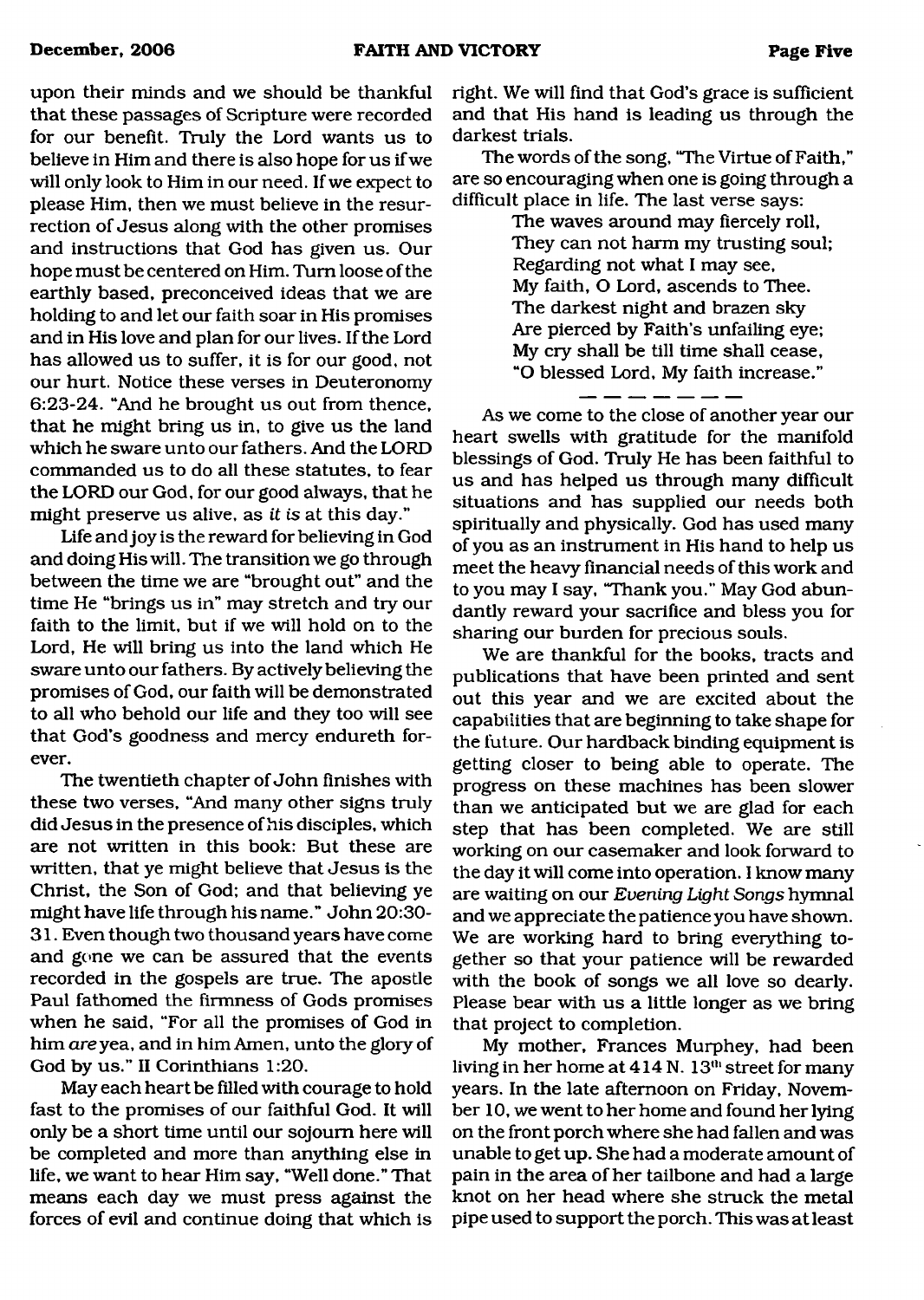the second time she had fallen that week and we were thankful to the Lord for sparing her from any broken bones or other severe injuries. While it was not her choosing, we felt that it was not wisdom to leave her at home alone and we brought her to stay with us at the Print Shop. On November 23 my daughter moved into a smaller room so my mother could have the room she had been staying in. We have also begun to remodel a storage area to make two more rooms. My daughter plans to occupy that area once they are completed.

My mother seems to be adjusting well to her new surroundings and we are happy that she is here where we can more conveniently attend to her needs.

May the joy of our Savior's birth bring gladness to the heart of each one.

> —Bro. Willie E. Murphey wemurphey@yahoo. com



MO—I have some prayer requests I would like remembered when you think of me.

Christian love, —Sis. Nelva Stanley

OK—Remember my son's need—what is impossible with man is possible with God—He needs a restoration with his family and also future needs such as being free from debt. How grateful I am for the gift of God, Jesus Christ, who is able to do exceeding above and beyond all we ask or think. My trust is in Him.

With Christian love, -Sis. Leoma Duvall

OK—Faith Publishing House: Special greetings to the print shop and all the Saints. I do thank God for answering my prayer for my walking. I am truly satisfied with my Lord. I appreciate the helpers I have had in the nursing home in Okemah. Tell all the Saints everywhere you go that God answered my prayers.

I am yours as ever. Christian love,

-Sis. Mary O. Jones

Germany—Bro. Alen Laukert returned home to Germany from a recent missionary trip to Ghana and since his return has become seriously ill. He is physically in a very weakened condition with a high fever. Pray that God would visit him with a healing touch and that He would also bless his wife. Sis. Elina, and the family as they care for him.

KY—I have some physical needs that I desire prayer for. Also my son-in-law, Doug, needs a job. Please remember him. —Sis. Kay Griffett

LA—Dear Ones: I am thanking and praising the Lord for His care for me. He has blessed me so much. What a privilege to trust in Jesus. I appreciate you putting my name on the prayer list. Please keep it there as I have need of more healing and grace, as God wills.<br>Yours in Christ. —Sis.

-Sis. Dorall Forbes AL—Dear Bro. Willie and Sis. Neta: I have been carrying this poem in my Bible for a long time. Sis Emma Dilly had submitted it to the *Faith and Victory.*

It has been on my mind and I would like to have it printed again in her memory. She carried a real burden for the ones who are lost. Thank you and may God bless you,

—Sis. Juanita Montgomery

### **TWAS A SHEEP, NOT A LAMB**

Twas a sheep, not a lamb that strayed away In the parable Jesus told,

A grown up sheep that had gone astray From the ninety and nine in the field.

Out in the meadows, out in the cold Twas a sheep the good Shepherd sought; Back to the flock and into the fold. Twas a sheep the good Shepherd brought.

Why, for the sheep, should we earnestly long And so earnestly hope and pray? Because there is danger, if they go wrong, They will lead the young lambs astray.

For the lambs follow the sheep, you know, Where ever the sheep may stray; If the sheep go wrong, it will not be long Til the lambs are as wrong as they.

So, with the sheep, we earnestly plead For the sake of the lambs today, If the lambs are lost, what a terrible cost Some sheep may have to pay.

—Minnie Lee Bovender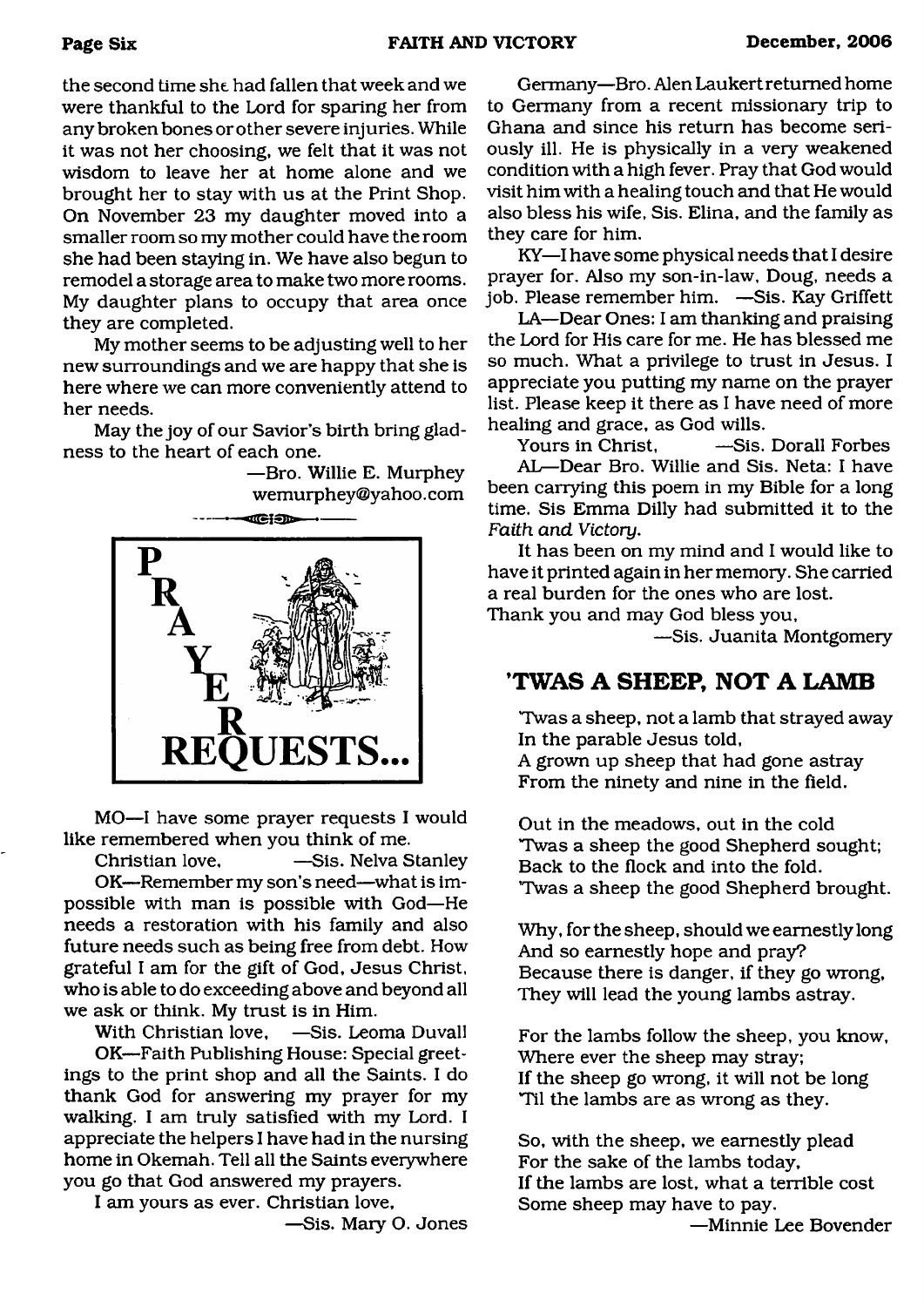## **Standing Prayer Requests**

Bro. Carlos Arriaga Sis. Dorothy Burditt Sis. Mamie Butcher Sis. Gladys Cashio Sis. Helen Carson Sis. Waneta Creel Sis. Dorall Forbes Sis. Evelyn Fredrickson Bro. Troy Gentry Sis. Juliette Lounds Sis. Melba Powell Sis. Anna Severs Sis. Cheryl Smith Bro. Michael Smith The Mitch Taylor family

-----------------------

## <span id="page-6-0"></span>*tVeace On 'Earth!*

*(M y Savior Ceft (His home on high*

*To five here on the earth; SLncC through Shis suffering and death, She gave me a Birth. His love has filled my heart with song 'Til all my world is bright; My heart I lift to God in song (Both morning, noon, and night. I give the praise to God alone For (His redeeming grace, (My heart zvith rapture sings and sings* Because I see His face. *ItfiCCs my souC zvith 'Triumph,* The whole world seems a thrill, For angels brought the tidings, *"(Peace on earth, to men good zi/iCC." I* sing when rain is falling, *For it gives us golden grain; I sing zvhen the sun is shining Over mountain, field and plain; I sing zvhen the moon is Beaming, <u>Yes, for joy of heart I sing;</u> I sing zvhen my heart is dreaming* Of my Lord, my Priest, my King. — *I. Edith 'JQieBeC*

### **MEETING DATES**

**California State (Pacoima)**—December 22-31 **Oklahoma State (Guthrie)**—December 22-31

### المحدد والمسامر **MEETING NOTICES**

### **CALIFORNIA STATE ASSEMBLY MEETING**

The California State Assembly Meeting will be held this year from December 22, 2006 to December 31,2006 at the campgrounds located at 12312 Osborne Place, Pacoima, CA 91331. The first service will begin 7:30 p.m. Friday, December 22nd, with three services daily thereafter. For more information, please contact either the Sunset Guest Home at (818) 899-2022, Bro. Paul Phillips at (661) 251-6956, or Bro. Herbert Clay at (818) 897-1396.

### **OKLAHOMA STATE ASSEMBLY MEETING**

The Oklahoma State Assembly Meeting of the Church of God will be held at Guthrie, OK, from December 22 to December 31. A hearty welcome is extended to all to attend this annual gathering of God's people in the central area of the U.S. The first service will be held Friday evening, December 22, at 7:30 p.m. Daily worship services throughout the remainder of the meeting will start at 10:30 a.m., 2:00 p.m., and 7:30 p.m. There will also be morning prayer services and youth services, the time of which will be announced at the meeting.

The campgrounds are located east off of Sooner Road on Lake View Road, which is a little over four-tenths of a mile south of the intersection of South Division and Sooner Road. All who come will be cared for. The expenses of the meeting will be met by freewill offerings.

We especially urge the saints in Oklahoma and the surrounding states to attend this meeting. Come praying with a burden for the unsaved and for all those who need help in soul and body. Please send all contributions for the coming State Assembly Meeting directly to the State Treasurer, Sister Brenda Wilkins, 1023 E. Prairie Grove Rd., Guthrie, OK 73044.

To obtain further information about the meeting, contact the pastor, Bro. Stanley Dickson (405) 260-8822.

⊷≫▓<del>⊗<-</del>

"And let the peace of God rule in your hearts, to the which also ye are called in one body; and be ye thankful." Colossians 3:15.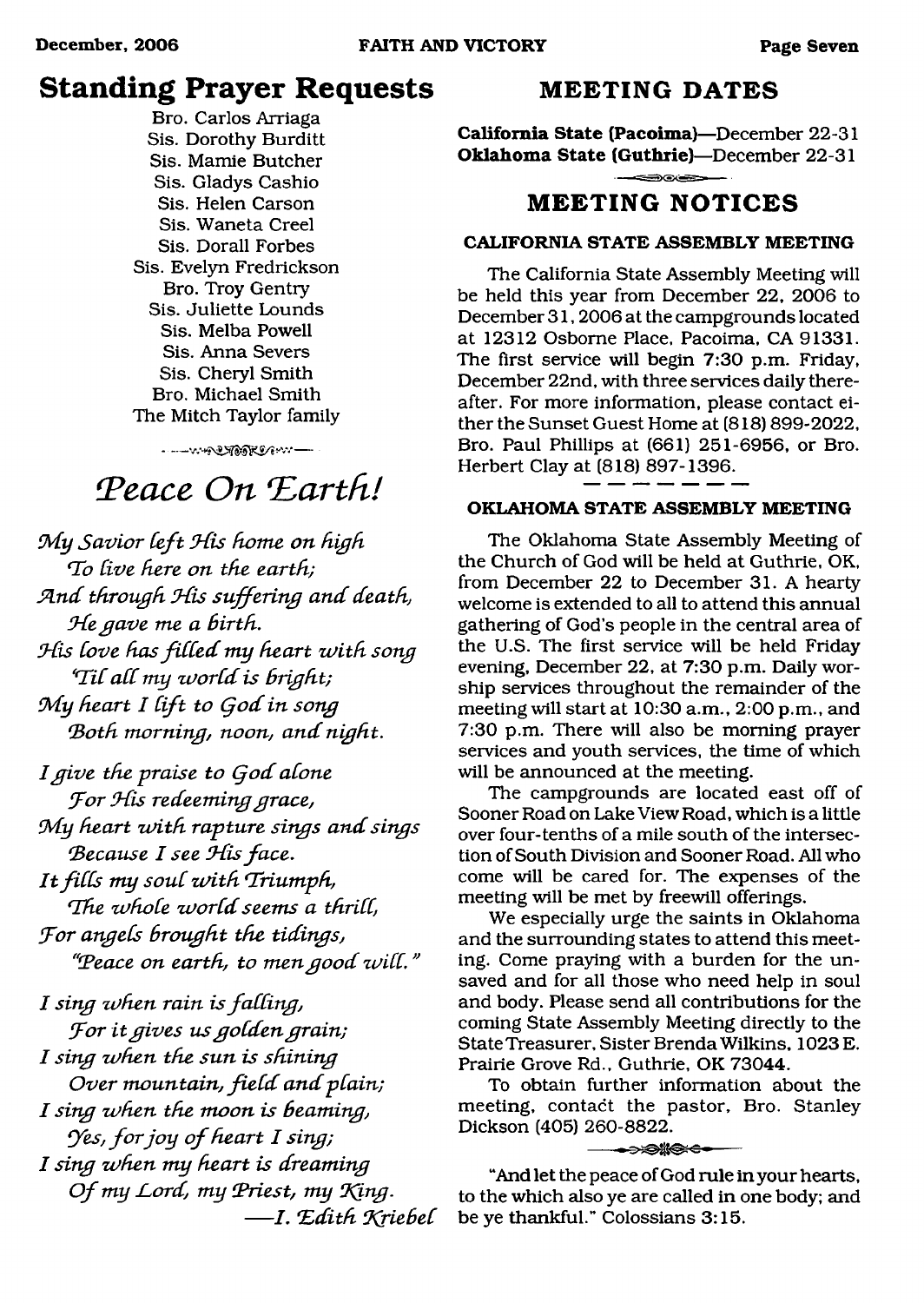



OK—Dear Bro. Willie and Sis. Neta: Greetings in Jesus' dear name. I have just recently been thinking and meditating upon the thought of what a wonderful, mighty and loving Savior we have. I woke up one morning and this verse of song came to my mind. "For me the blessed Savior came. His great salvation to proclaim; O glory to His precious name! It satisfies my soul." I rejoiced much in the words "for me." We were poor and undone and He came to set us free from our sins and bring us back into fellowship with Him and give us a hope of Heaven and hope to enjoy eternal life with Him.

"For ye know the grace of our Lord Jesus Christ, that, though he was rich, yet for your sakes he became poor, that ye through his poverty might be rich." II Corinthians 8:9. Thank the Lord for His great condescension and for His great love wherewith He loved us.<br>Your brother in Christ,  $-$ T. V. McMillian

Your brother in Christ.

MO—Dear Bro. Willie and Sis. Neta: Greetings of love this beautiful fall day.

The psalmist said, "Let the words of my mouth, and the meditation of my heart, be acceptable in thy sight, O LORD, my strength, and my redeemer." Psalms 19:14. "My mouth shall speak the praise of the LORD: and let all flesh bless his holy name for ever and ever." Psalms 145:21. God is worthy of all praise because of who He is, what He has done and what He will do. His goodness extends through all time and eternity. It seems the Psalms present personal responses to God as they reflect on the purpose for His people. May we keep a keen desire to see His purpose fulfilled and His name extolled in our generation. Some of the Psalms survey the Word of God and the character or quality of God, especially during difficult times. This kindles the kind of faith that produces confidence in His power in spite of circumstances. All of our circumstances vary, but this source is available to all of us now, the same as for the ones in the past and will be there for us in the future—unfailing, unchangeable is our God.

The songwriter expressed it this way,

*There's a place where I go to be alone with Jesus, When my Burdens, they seem so heavy to Bear, There's One strength I find through my trials,* And oh, what victory in time of despair.

*'Jvty cup runneth over, 9dy strength is renezved,* Though it may seem total darkness for me, *Thy rod and Thy sta ff Bring me comfort,* At the end there is victory for me.

*Surety goodness and mercy is mine.* With *Him, on His Word I firmly now stand, Though I zvathjthrough a vattey zvith a heavy Burden, I can feel the touch of His hand, Yes, I can feel the touch of His hand.* 

Let us pray for each other, I don't want to fail God. When I leave this world, I want to leave a winner. — — — — Sis. Leta Inman

\_ \_ \_ \_ \_ \_

KS—Dear Bro. Willie: I am pressing on the upward way and encouraged to make it all the way home. May God continue to bless the publishing work. — Sis. Shirley Knight  $\overline{\phantom{a}}$   $\overline{\phantom{a}}$   $\overline{\phantom{a}}$   $\overline{\phantom{a}}$   $\overline{\phantom{a}}$   $\overline{\phantom{a}}$ 

SC—Dear Bro. Willie: I have been feeling some better, and I praise God so much for that. Last month, I had some severe health battles the devil really fought me hard. The Lord showed me that I had consecrated to live for Him all the days of my life, but that I had never consecrated to die. I had never had such a revelation in my life. I really did some earnest praying and soulsearching, and I told the Lord that I would not say it until I meant it. I finally wrestled with God in prayer, and came to the place where I could consecrate to die, if that was His will for me.

One night, I became so bad off physically that I really thought I was going to go on...my pain became so unbearable. The devil kept telling me lies...he would say, "You are going to die at 9:03." I came right back at him and said, "Well, then I will die at 9:03." I felt clear in my soul, and I just resigned to God's will. When I didn't die at 9:03, he came back and said, "You will die at 9:23." On and on it went. Kevin was sitting in the recliner chair across from the couch where I was, and he was reading to Zachary. They didn't even know the severe mental anguish I was experiencing. I just came right back at satan, and let him know that he would not buffet me with fear. If God wanted to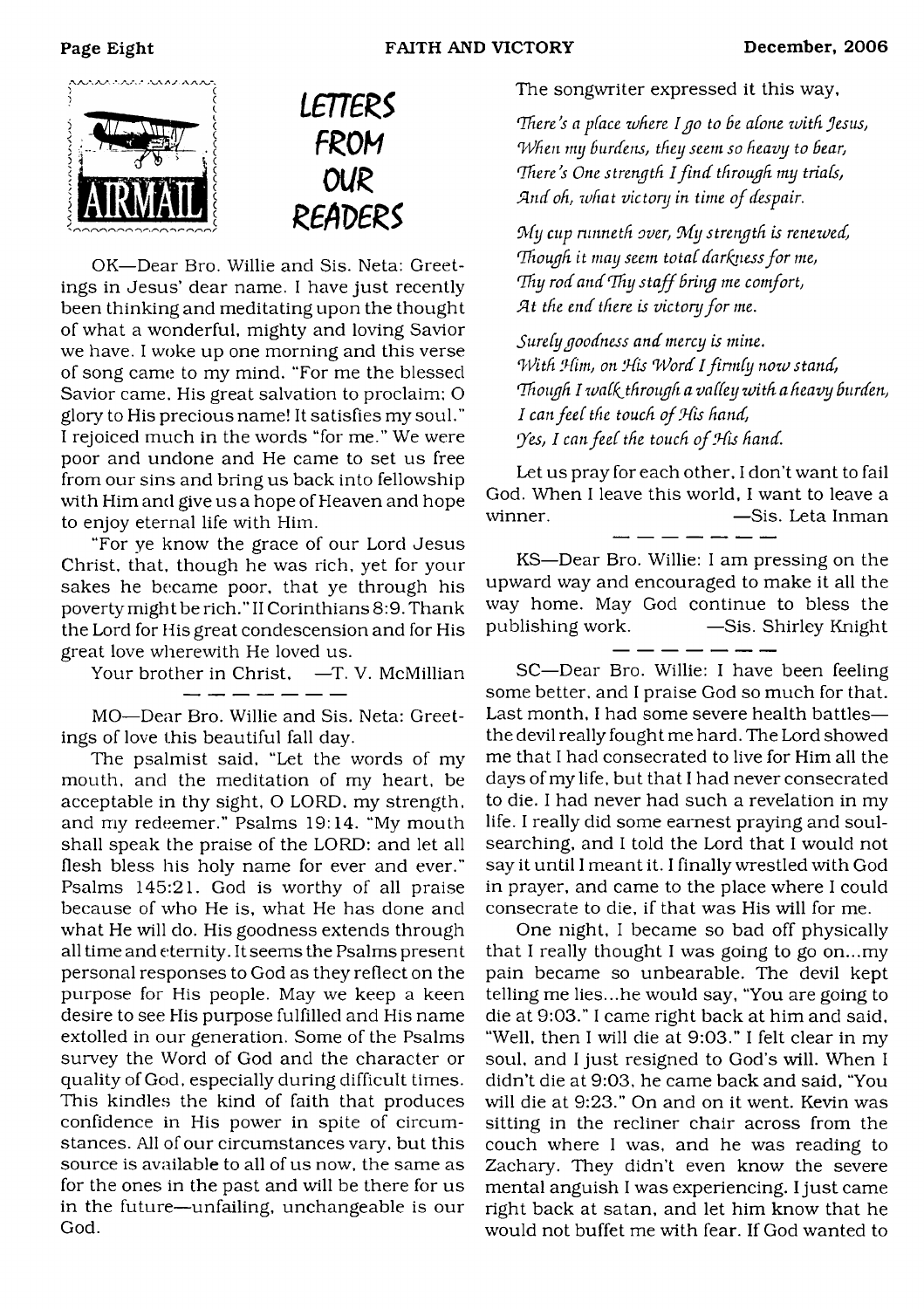take me, then I was ready, and I was willing to go. Kevin was quite concerned, and even though he has trusted in Divine Healing since he got sanctified three years ago, he became alarmed and asked me what I wanted to do. In other words, he gave me the option that he would take me to the ER if I wanted to go. I said, "There is no option. There is no choice in what I am going to do." God gave me the grace to stand the suffering.

There were several things going on at once, physically, and it seemed like one part would subside, then another would hit so hard I could hardly bear it. God began to open up many things to my mind—one was the fact that there is a difference in "prayer" and "the prayer of faith." One night, I was praying real hard, and oh, I was feeling so bad. It was beginning to get to my nerves, and all of a sudden, the Lord said to me, "Child, the prayer of faith has been prayed for you." Just like that. I began to claim that and stand on it, and in fact, I am still standing on it. I am not completely well—some days are much worse than others, but I am clinging to the fact, that since God revealed that to me that night in prayer, I have improved, praise His dear name! I have gotten better even though I am still in the battle and having problems. I believe He is going to heal me. PLEASE do keep praying for me. I so appreciate being on the standing prayer request, and I am looking forward to the day when I can claim complete victory and healing and my name can be removed due to God doing a miracle on my body. I am earnestly contending for the faith. I am under some severe pressure and burdens, and my heart is in the work of the Lord. Also, my dear husband, Kevin, needs prayer. He is having some health problems that concern both of us. Gcd is able, we truly believe that. I think often of the Scripture that talks about the trying of our faith being much more precious than of gold that perisheth. Oh, the cry of my inmost soul is "Lord, help me to be faithful in all things."

Sometimes, you can feel like you are in a glass pressure cooker—like you are under extreme pressure, and like the whole world is able to see the pressure and that they are watching you to see if you will stand the heat or if you will blow up. That sounds like an odd way of explaining it, but that is how you can feel sometimes. We are endeavoring to keep the truth here in Holly Hill. There are many needs and our hearts are burdened for the work here. Please do remember us in prayer.

In Christ, —Sis. Cheryl Smith

KS—Dear Ones: It's been a little over a year (May 7, 2005) since I first had my heart trouble and I just wanted to give you an update. The Lord is healing and strengthening my heart! I've also had some severe nerve trouble, but the good Lord is healing that too. The Lord has given me several promises that I have taken as mine! And they are holding me up and bringing me out! I am so glad that I don't know my future, but I know the One Who does! Isn't that a comfort?

We thank everyone of you for every time you carried us to the throne in prayer! Just knowing you were praying was such a comfort. I have said many times that without those prayers I would never have made it, thank you! For every card, letter, email, phone call, food and flowers. Again, we humbly say, thank you! For the first six weeks, there was not a day went by that I did not get a card, and many times there were more than just one, or flowers. I felt it was such a sweet way the Lord showed His love to me, as those days were so very trying. When the cards started slowing down, I started slowly improving, isn't the Lord so sweet!

I would like to share a story I had heard during this time that truly touched me and helped me put things a little more in perspective.

There was a 19th century Grandpa who was invited by his daughter to have "tea" with his granddaughter. As all grandpas would be, he was thrilled to accept the honor. During their "tea" time, the little granddaughter got a tad bit noisy and her mother placed her in the comer so she could learn to be quiet. Just like any grandpa, Grandpa left the "tea" party with a heavy heart! Now I didn't tell you, but Grandpa was an artist. The next morning, Grandpa made the trip back to his daughter's home, this time with all his paints and brushes in hand. He went into the "tea" room and began painting beautiful murals on all the walls. When his daughter asked what was the reason for that, he replied, "If she must stand in the comer, she must have something beautiful to look at."

Do you see the picture of the little girl? Wriggly, chattery—not really being the "lady" that mother intended. Well, I too have been as that little granddaughter! A tad bit noisy, maybe somewhat self-sufficient, overbearing, loud, and yes, I was placed in a comer! All my hopes looked vanquished. All my dreams and desires, gone. I was in a comer with no where to turn!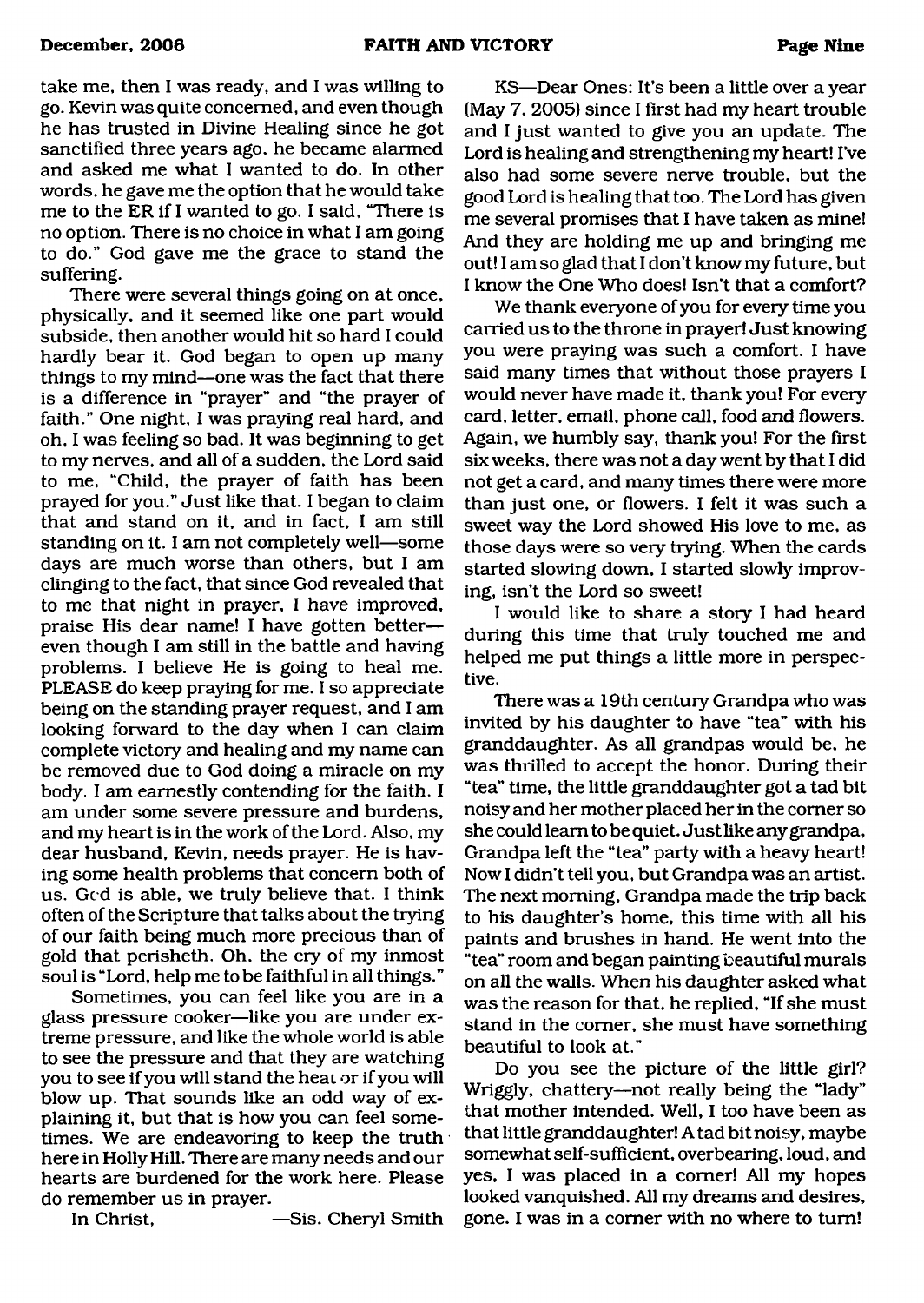Ah, but there's my walls! The Lord helped me to get quiet and start looking at the paintings this is where you come into the picture.

My walls have been covered with faces of every person that sent a card, email, or called— 1 needed that steady source of encouragement! The murals have those many sweet people that kept us supplied with the many good meals. Then there are all the beautiful flowers from all the beautiful people. The faces of the dear ones that gave us money, they're on my walls. But to me the most beautiful part on my walls were all of your prayers! Maybe I've been in a comer, but

you were there with me! How I thank you for taking time out of your day to pray for and think of me! God has used you to bless me. THANK YOU so much!!!

I realize I'm not the only one to go through this, every one has their "time" it seems. This has been one of my "times" and all of our praise goes to the good Lord for being faithful to us yet again!

When you think of us, please continue to hold us up in prayer for complete healing. Again, we say thanks for all your love shown to us.

Much love, —Bro. Orin and Sis. Retha Cole

# <span id="page-9-0"></span> $---\frac{1}{20}\sqrt{\frac{3}{20}}\sqrt{\frac{3}{20}}$ **"Do All to the Glory of God" What About Christmas?**

### **By Sis. Charlotte Huskey**

'Whether therefore ye eat, or drink, or whatsoever ye do, do all to the glory of God." I Corinthians 10:31.

December is the happiest time of the year for most children in the West. It seems the air is charged with a magical enchantment. Cool weather clears the atmosphere and even the stars sparkle brighter. Strings of beautiful lights glow in the lowliest hamlet. Red bells sway against evergreen and glittering garlands brightening city streets. Christmas music sounds from every comer. Stores display a vast array of attractive toys that set children dreaming.

But it can be a very stressful month for Christians who are trying to "do ALL to the glory of God." The world's advice is "Deck the Hall with Boughs of Holly" and have a very Merry Xmas, forgetting Christ or the consequences of celebrating. The Christian community demands we defend our rights and hold up Christmas as the birth of our Savior. Others say, "It is a Pagan Holiday and should not be celebrated in any form." At home the children beg for gifts we can't afford. Teenagers want gifts and social activities that sap our wallets and our spirits. Some spouses succumb to massive expectations and utilize credit cards. While one parent is seeking God to know His will the spouse is racking up credit card bills. How stressful!

We should ask God, "How much can we spend and still have Your approval?" or "What kind of gifts will bring you glory?" God gave His only Son for sinners. Jesus left the splendor of Heaven and offered up His life so men may be saved. Yet, millions of people don't have His Word to read. How can we happily spend our money for unneeded gifts when with a little effort we could help supply Bibles? We must find the line that separates getting too involved in Christmas, thereby reinforcing children's natural selfishness and love for the world; or being uninvolved to the point of causing resentment in our children. This answer may be different for every family. Where can these answers be found? "If any of you lack wisdom, let him ask of God, that giveth to all men liberally, and upbraideth not; and it shall be given him." James 1:5.

Resentment is more often caused by parental hypocrisy than by strict standards. Whatever parents are passionate about their children will believe to be important. Your children must see that what motivates your Christmas decisions is a passionate desire to please God. I was totally convinced that was my parent's motivation.

Other answers to seek for are, how much Christmas celebrations should my family partake of? The song "Santa Claus is Coming to Town" ascribes powers of a deity to Santa.

He's making a list checking it twice Gonna find out who's naughty or nice... He sees you when you are sleeping He knows when you're awake He knows when you've been bad or good So be good, for goodness sake!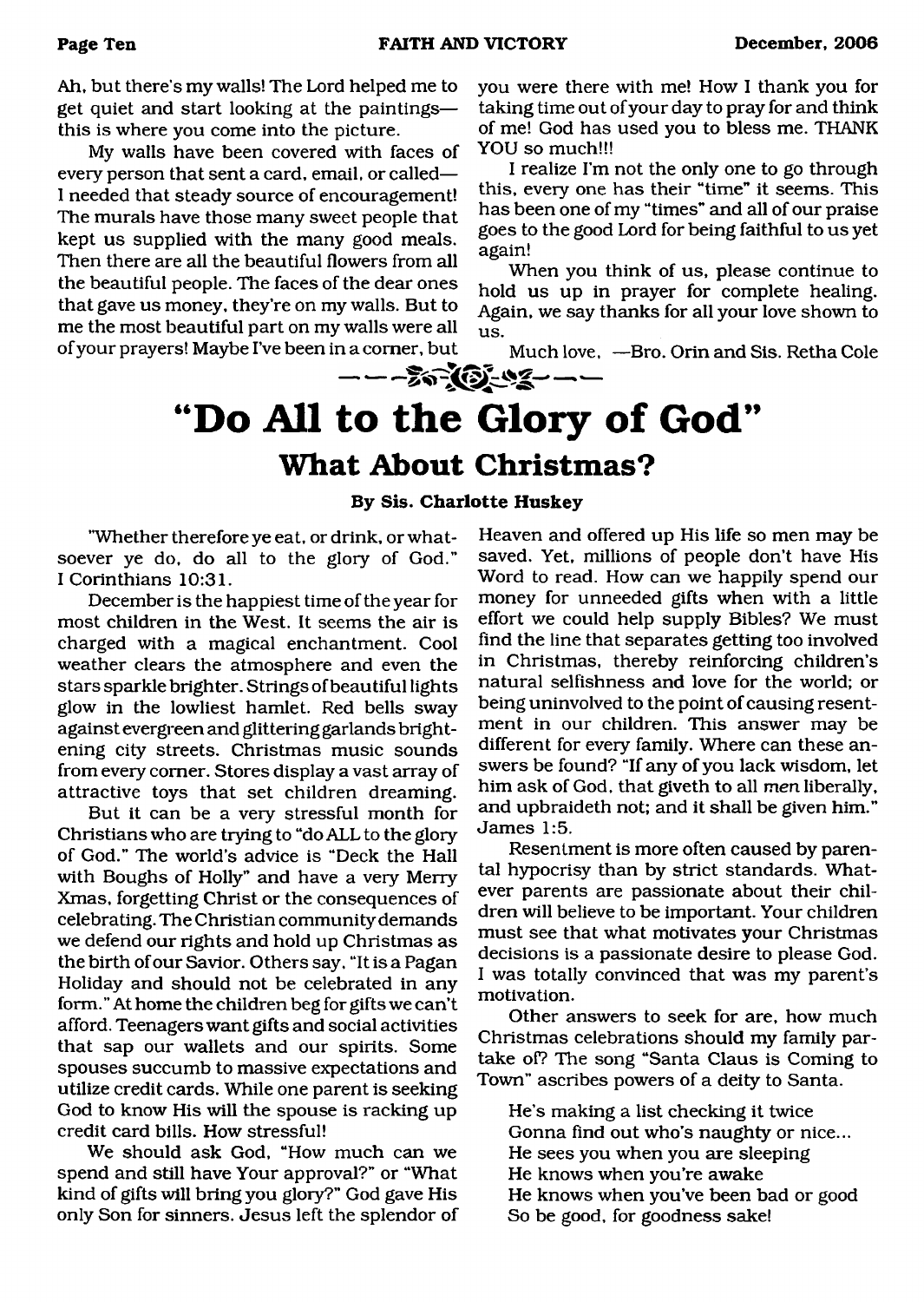Santa is described as omniscient, (all-knowing) omnipotent (all-powerful) and omnipresent (he can be everywhere at the same time delivering gifts). What about a Christmas tree? Read Jeremiah 10:2-5.

Even those who have escaped the Pagan customs can get so caught up in legitimate Christmas traditions such as gift giving, buying, cooking, decorating, etc. until it takes us away from our intimacy with God. When we do find a little time to read the Word or pray, our spirit does not connect with God's spirit. And our family gatherings are not blessed of God nor relaxed, because we are up tight about unrealistic expectations, or worn out from over work, or burdened down with bills to pay. But ".. .brethren, ye have been called unto liberty;...''"Stand fast therefore in the liberty wherewith Christ hath made us free, and be not entangled again with the yoke of bondage." Galatians 5:13, 1.

Some Christians who have a great desire that Christ be kept before the public sometimes use Christmas as an opportunity to exalt Him in the world. That is how the slogan, "Put Christ Back into Christmas" was started. It is satan's plan to remove Christ from every heart. In his struggle to do so he works to remove every symbol of Christianity from public view. Celebrating Jesus' birth whether it is in December, June or any other month could hinder satan's plan and it helps to keep Christ before the public. It is profitable to exalt Christ before the world at any time and all the time. "Even as I please all *men* in all *things,* not seeking mine own profit, but the *profit* of many, that they may be saved." I Corinthians 10:33.

Christmas is also an opportunity for Christians to visit and testify to relatives they seldom see. It is valuable to sing carols and share some of God's Word with unsaved loved ones. The message in the carols exalts the holy attributes of God, Christ and the Holy Spirit. So if you feel that your family is blessed by celebrating Christmas, you are free to do so, only watch your attitude toward your brother who feels strongly that Christmas is Pagan and does not allow his family to celebrate. And the brother who does not celebrate must watch his attitude also so that brotherly love can still flow. "For none of us liveth to himself, and no man dieth to himself." Romans 14:7. Romans 14:5-6 reads: "One man esteemeth one day above another: another esteemeth every day *alike.* Let every man be fully persuaded in his own mind. He that regardeth the day, regardeth *it* unto the Lord; and he that regardeth not the day, to the Lord he doth not regard *it*....'' This was spoken in regard to the feast days under the law, but I believe it is appropriate here.

It is very easy to get caught up in the Christmas spirit but Jesus tells us, "Love not the world, neither the things *that are* in the world. If any man love the world, the love of the Father is not in him. For all that *is* in the world, the lust of the flesh, and the lust of the eyes, and the pride of life, is not of the Father, but is of the world." I John 2:15-16. Christmas appeals to the lust of the flesh and the eyes. The pride of life tempts many Christians to buy and celebrate in ways that their own conscience condemns. If we mind the checks of the Holy Spirit we cam avoid grieving God's Spirit. We must love God with all our heart, soul, mind and strength " ...do all to the glory of God" and our spirits will be blessed as we exalt our Savior.

### -H3»S8'-------

## **Try the Spirits of Your Thoughts**

### (Continued from Page 3.)

Now, how was he going to sift him as wheat? He was going to use his mind. The enemy doesn't come up and stand before us, expose himself and show who he is, and then try to get us to go that way. He attacks our mind. So, when they led the Lord off and Peter realized that Jesus was taken, what began to happen in his mind? He's standing there all alone warming his hands by the fire, and the other disciples have fled. Then that voice starts speaking, "You know, you're here all by yourself. You'd better go where the others have gone. They're going to figure out who you are." They'll say, "Aren't you one of them?" You say, "Oh, no! no!" "Yeah, that's right, you're not one of them." And the enemy just led him on and talked to him and caused him to get so afraid. Satan painted Peter a dire picture of what was about to take place and he completely forgot about what Jesus had told him.

Isn't this about the way we are? The Lord starts taking you through a trial, and He begins to minister to you and talk to you. He tells you things and you're so thankful to have them, but then maybe the trial lasts longer than you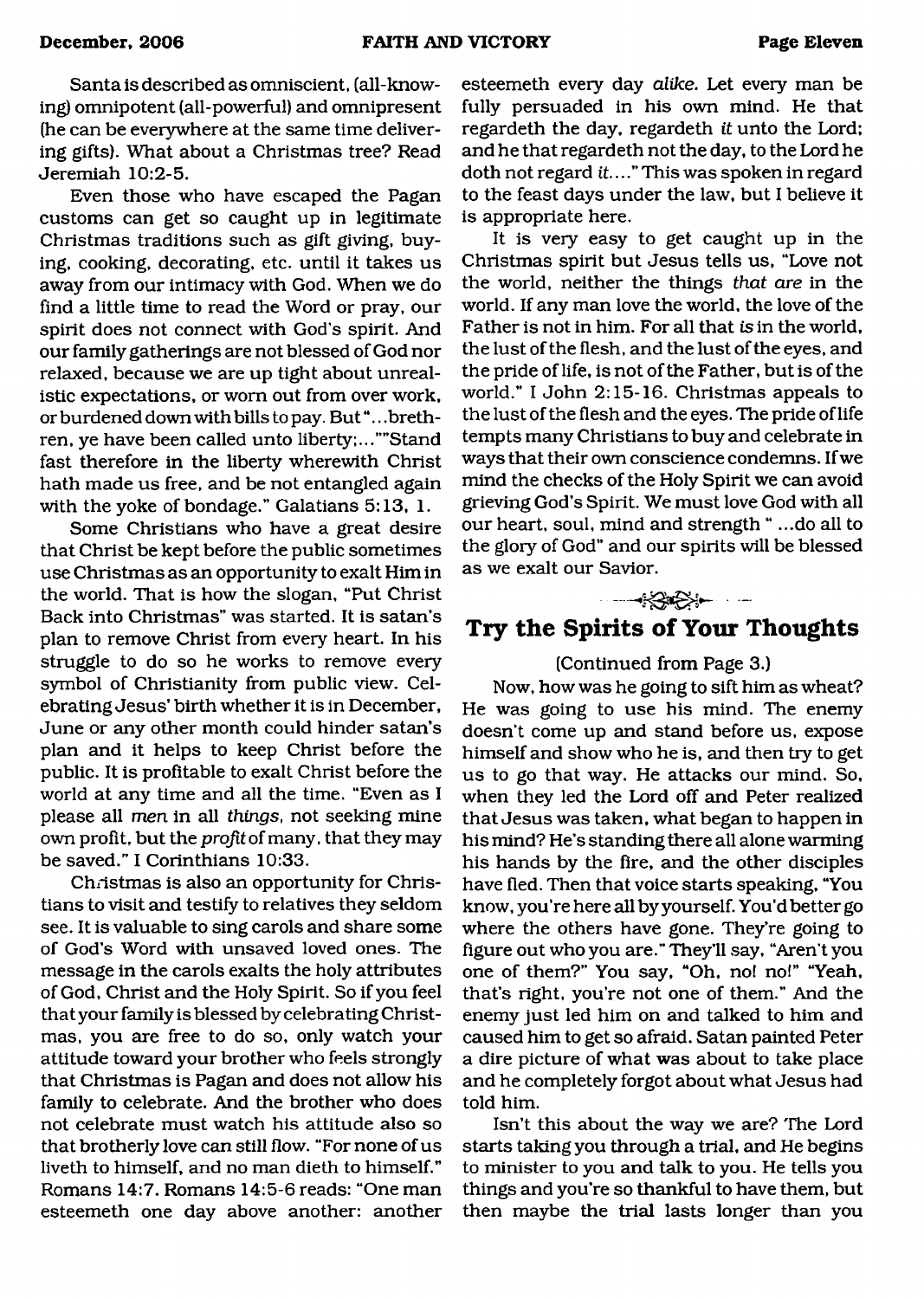gone out into sin. They usually have a belief in Heaven, they have a belief in hell. The enemy talks to them

thought. Then those other voices begin to come into your mind, doubting, wondering when and how; it's not going to be how you thought and on and on. Those voices keep moving in your head and all the while its purpose is to make you forget what God told you. The enemy is very good at getting us to forget what God has told us.

Have you ever been in the middle of a battle fighting the enemy, and you wanted a scripture, and the scripture will not come to your mind? The enemy is doing his best to block your mind in every way. Voices, they say that people who hear voices are crazy, but do you know that if all of us confessed to some of the things that we've heard voices tell us they would think that we are all crazy. You hear of some tragedy that's happened, and the mother says, "God told me to do it." That voice in her head that she had listened to for so many years, didn't put any stock to it,

Now, the Lord's voice is always there trying to counteract the enemy of our souls. He is always trying to lead people right. When they hear the enemy's voice that says, "Do this, do that." The Lord's voice is not very far behind, saying, "Don't do this. You shouldn't do that. It's going to bring you trouble and heartache." God likes to give His people warnings. He likes to help them understand that they are about to transgress, they are about to go into an area that may be real hard for them to recover from. He warns them, "Don't go there, because you do not know how hard it's going to be to come back out of there." Then we have the saints' children that have sat underneath the teaching of the Word all their lives. They have sat and have heard the two voices in service—the enemy trying to draw them to the world and the Lord trying to draw them to the altar. Many have kicked against the Lord's dealings and have

didn't get any help for it, and just listened and obeyed, and did certain things, went certain ways, and had no fight

*If you go through this life hearing this voice then* it becomes your friend because he says all the things that you think you believe. But really, satan is telling *you what to believe and you come to believe it.* 

against it. Eventually she ends up doing horrible things to her own children, and then blames it on God, because it was a voice.

Those are just the ones that have openly said they heard voices, but what about all the other horrible tragedies that happen in the world? Mass murderers, they don't openly tell what the voices in their head say, but those voices are there. They talk to them every day and they wear them down. They take things from their childhood, hurts and disappointments, and maybe parents who weren't good to them and children at school making fun of them and they build it in their mind. They say, "Poor you. You were so mistreated." If you go through this life hearing this voice then it becomes your friend because he says all the things that you think youbelieve. But really, satan is telling you what to believe and you come to believe it. They say, "They treated you bad" and pretty soon you believe, "They really treated me bad." You believe it and when you find out what some of those people say they were treated so badly about, it was hardly anything compared to what other people have gone through. But it was so built up in the mind by the voices.

saying, "You've got time, it doesn't have to be now. You can go on and do this first."

People in sin do a lot by feelings. As saints, we are supposed to go by faith, not by feelings. I can feel bad and still do right. We can do what we're suppose to do at all times, no matter the circumstances, because God is there to help us. We can't do it on our own strength, but by God's strength we are able to do it. So, what are we going to do with these voices in our head? Do you remember in the scriptures when Peter disassembled himself? The Jews came, and he disassembled so far he took one of the other brothers with him. They wouldn't eat with the Gentiles, and there was all this commotion. Paul stepped in and took care of it. But what happened to him? Peter was still worrying about what people thought. Back there at that fire, when the Lord was being taken, Peter was worried about what people were thinking and here he is down the road, away from them, but he is still worried. He worried about what the Jewish leaders were going to think. "I don't want to be thought bad of. You're going to lose your reputation. They used to think you were pretty good, but they don't think it now." Here we have another case where things need to be set right.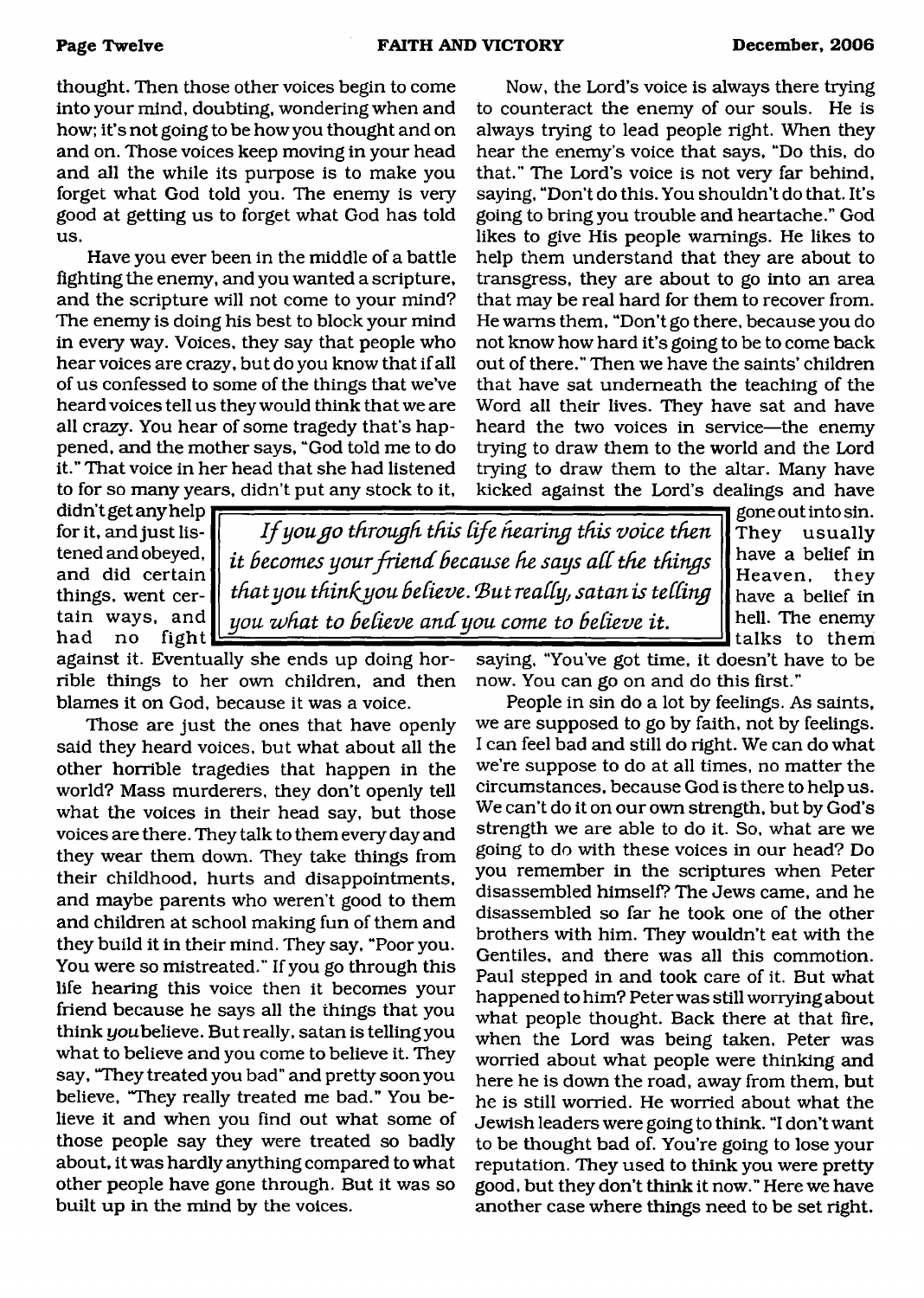But thank God, there was somebody there who saw it, recognized it, and put it right. Do you know that is what preaching the Word of God is? It's God recognizing a problem, seeing how the enemy is talking to the people, seeing how he's covering, and what he's saying, and all the voices that are being heard. Then He sends a message, trying to correct what the enemy's been saying. That is what preaching the Word is all about. The foolishness of preaching—it is to expose the enemy, his workings, and to bring forth what God has to say in a voice that you can hear and recognize is coming from God.

Sometimes in our minds we get the voices mixed up. Sometimes we can be in sickness, we can feel that the Lord is telling us He wants to heal us. Then there's the other voice that says, "Well, He wants you to be in this for a long time." Then you say, " I wonder if the Lord really wants to heal me." The voice then says, "Well, Sis. Son-so thought she was going to be healed, then she came to the realization that God just wanted her to suffer. That's probably what's going to happen to you." Now, what are you going to do with all those voices? You've got to be able to understand and discern the difference between the enemy's voice and the Lord's voice. Anything that lifts up, encourages, brings peace or inspires your faith is God's voice. The other voice, the devil, loves to tell you the truth about some things, but when God speaks it will inspire you to do something about it. The voice of the devil crushes you down to where you don't do anything about it.

In your own life you can have a weakness, a fault, and you may be concerned about it and the Lord will tell you about it. He will tell you where it came from, how it got there and expose it. His voice inspires you to do something about it, to get down and pray, and ask the Lord to help you. The other voice may tell you the exact information, but he says it in a crushing, debilitating way, to where you feel like you're just crushed down, where you would think, "I'll never get out of this. I've prayed for this so many times." Do you think the Lord would tell you that? If you were coming to Him and praying about something you have prayed about before, do you think He would say, "Oh, you've prayed about this before." Now, as parents, we can do that. Our children could come to us and say, "Mommy, can I have—" "You've already asked me that." And we can just dismiss them. But

God doesn't do that to us. So, when we come to Him, He won't say, "Oh, you've come to me with that before. You didn't get any help then. How do you expect to get any help now?" The Lord doesn't say these things. You have to discern the voices. Sometimes it isn't the easiest thing to do, because we may be going through something hard, going through some tragedy in the family, through some illness or something. But we have to be able to understand and hear God's voice.

How are we going to be able to understand the voice of God? We are going to try the spirit of it. How does it make you feel? Do you feel crushed down? Do you feel like, "I'm not going to get up, it's not going to happen. I'm not going to get out of here." Or, is it something that lifts you up, and pulls you upward towards God? You try the spirits. You use the Word of God to try the spirits. When they say, "Oh, you're going to die with this." Then the Scriptures come to you, "Is any sick among you..." then you call for the elders, then they can come, and anoint you, pray for you. See, the enemy wants to keep you from being anointed. He says, "You have already been anointed for this. Are you just going to keep coming back?" If I have to, yes. If that's what I have to do to get the victory, I'll get it, because I can't afford to miss what God has -prepared for me. Wouldn't it be the most horrible thing to spend most of your life living in a place of self-denial, denying yourself, the world, and all these things, and trying to get all that God has for you, and then at the end, lose it because I didn't want to go to the altar to get anymore help.

Most people, on their deathbeds, are finding things. Those things were there before they got sick, but they just didn't see them. They didn't take them seriously or they had listened to the voices and just set it aside. But on their death bed, they'll say, "Now, I'm ready to do business with God." Isn't that a sad thing to wait until then? What if you don't have a deathbed experience? What if you're suddenly hurled out into eternity? At that point, what's going to be your end?

Do you remember the disciples in the ship? The Lord was asleep and they were toiling and doing everything that they could do. The wind was tossing them and they thought that they were going to die. They asked, "Don't you care that we perish?" Now, how long had those voices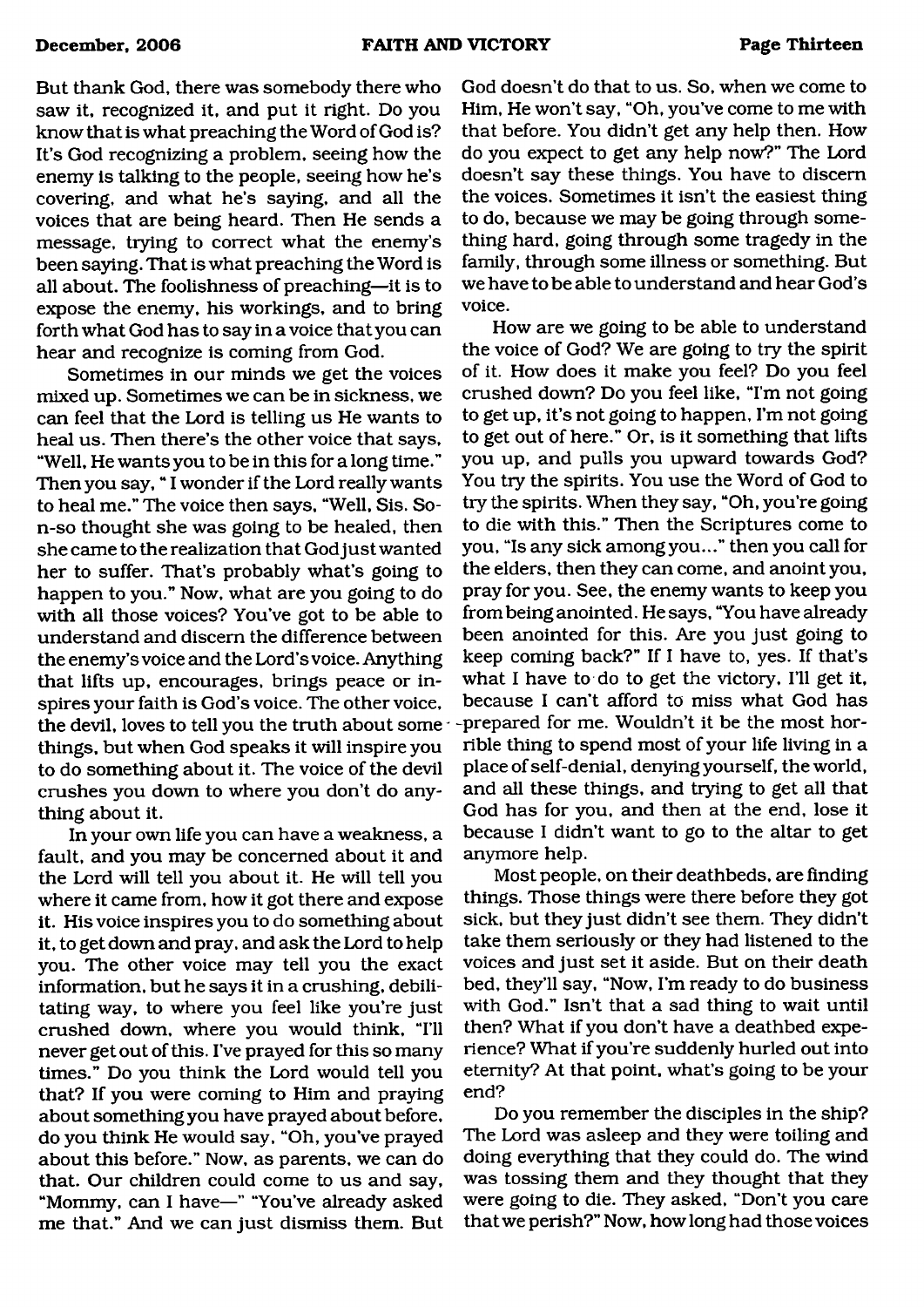been talking to them? They had been walking with the Savior all this time. They had been seeing Him heal, they had listened to His instructions, He talked about the great place that was prepared for them. "Look at Him over there, asleep. We're toiling, but He's asleep. He's the Son of God. We're the ones who have got to worry about Him." Self-pity—''Don't You care?" And that is how some of us can get. We go through hard trials, and nobody at church says anything to us to encourage us. They know you're sick, the phone doesn't ring. That voice— ''They don't care about you." They may be fasting and praying for you. Or, they may not

know that anything is happening to you. That happens a lot. Those voices convince us that people have intentionally done us some kind

*It doesn't matter to the enemy which side he's on as long as the enemy is bothering you and stealing from you.* 

of wrong. Those voices! If it makes you have a problem with one of the saints, it's the wrong voice because the Lord will always patch it up between you and somebody else. He will always tell you things like, "They didn't mean it like that, Don't get offended. And even if they did mean it like that, it's none of your business. Follow me." Sometimes people get very confused because of the voices. They can't decide if they want people in their business—if they want them to pray for them, or if they do not. Then they are offended when somebody else tells them about it. It's because of the two voices. The Lord is not a secretive God. He is open, and He teaches us to be open. It says, "Confess your faults one to another that you may be healed."

I have heard about a confession, where somebody got up and confessed their fault, and asked for prayer. Then another confessed and the whole service was taken over with one after another, confessing their faults before the saints. What voice was speaking? "Oh, you have this problem. You must confess it. Get some help for it, so you can be healed." The other voice is saying, "You don't have to confess that. You don't want people to look down on you. They will not have confidence in you anymore." Then the devil will change tactics on you. He'll say, "Well, if you don't confess it, they won't have any confidence in you." It doesn't matter to the enemy which side he's on as long as the enemy is bothering you and stealing from you. The enemy will tell you, "God heals. What's wrong with you?" He'll tell you the truth. God does

heal. If he can just win, if he can discourage you, cast you down. But you are going to have to try the spirits, try those voices.

Some thoughts don't seem like they come from the enemy. He has made himself your friend. He has been to you a comforter when you were wrong. When you needed to humble yourself, he has been there to comfort you, told you that you were right. "You don't owe them an apology. They owe *you* one." I remember when I was saved and my husband at the time was not. The Lord was working on me. My husband would say things to me: "You're this, this, and this." That would just tear me up. I knew I

wasn't all of those things. So, I would go to the Lord in prayer, and I would say, "Lord, You know I'm not guilty of all of that." And He

would say, "Yes, but you *are* guilty of the *one* thing." When I asked God to forgive me He said, "Now, go ask your husband to forgive you." I decided that I would ask him to forgive me of that one thing. The Lord said, "No. You just ask him to forgive you." The other voice said, " If you do that, he'll think you are asking forgiveness for all of those things, and you're not wrong in all of them." The Lord said, "Yes, he will think you are asking forgiveness for all those things. What business is that of yours?" We worry too much about God's business. We worry about protecting ourselves and about protecting our reputation. We don't want to be blamed for something we are not guilty of. We are going to be blamed sometimes, it's just the way life is. But, justice balances out.

Psychiatrists make money off the voices in people's heads. That's their whole business—of voices of the enemy, and of God, because God is there too. He is always trying to counteract the enemy. When you are in sin, you learn to listen to the wrong voice more. That wrong voice became more pronounced than the voice of God. When you get saved, the Lord starts equalizing that out. After you have been saved for a while you will hear His voice more than you hear the enemy's. You have to learn how to do that. That is not something that comes right away. How do you think people lose out so quickly? They are saved for a few months, and all of a sudden they have given up. What happened? Those voices have been talking to them. "You are going to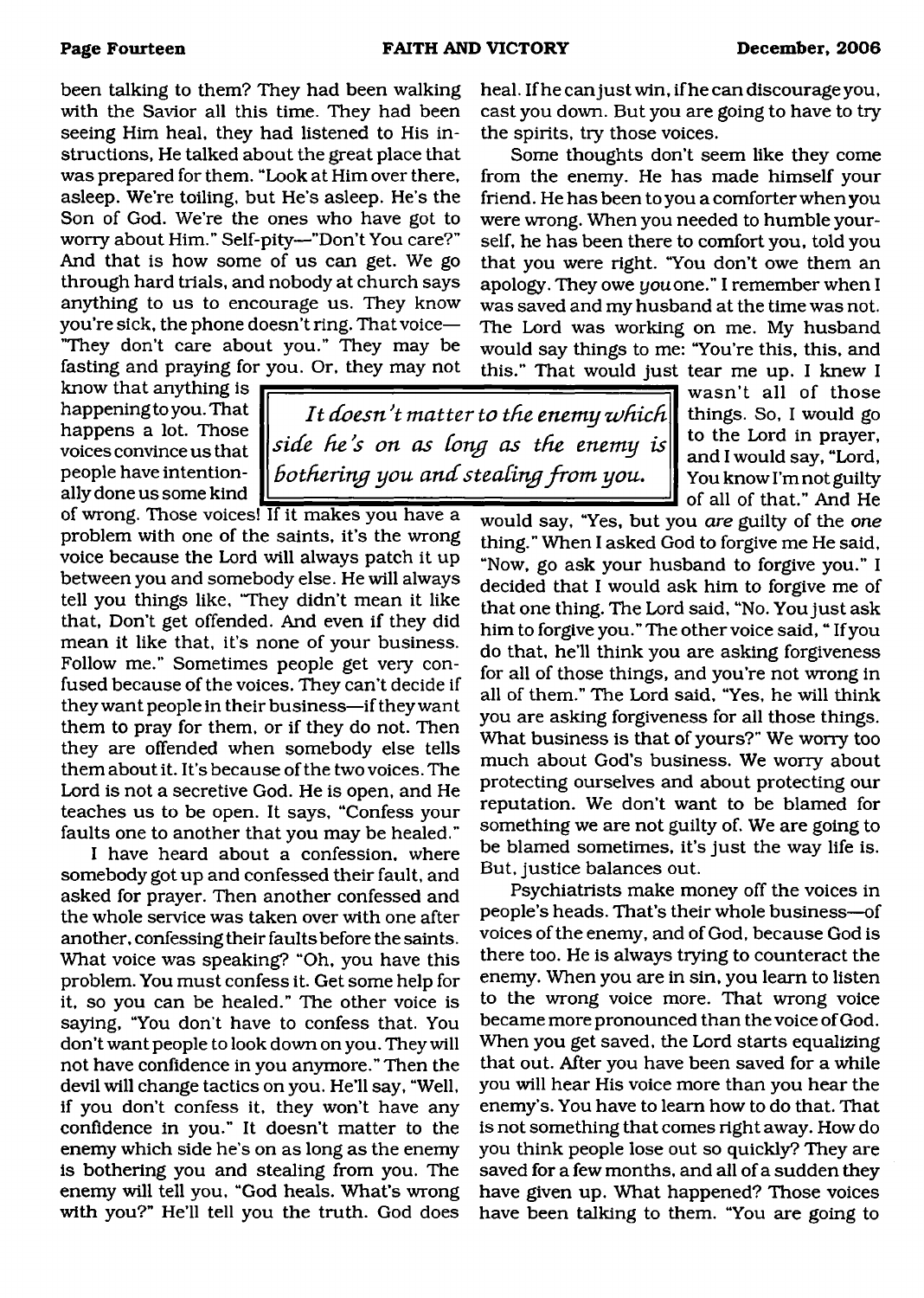have to give up this or that. Here you are, sitting at home alone, and your friends are at the mall. They didn't even invite you to go." You can let the enemy steal things that are valuable and good because of the voices you are listening to. It's a learning process, of how to rebuke the devil, and how to make him flee from you. We don't know how to do that. The Lord has to teach us. But first, He has to tell and expose which voice it is.

They say that idle hands are the devil's workshop. Well, an idle mind is the devil's playground. He will play in your mind and cause you to almost lose your mind. It gives the enemy great joy to confound and confuse people. You find people down in the slums and the back alleys, walking around, talking to themselves. They are talking to the voices in their heads. They are so far gone, can God get them out? God can do anything, but there are some places that people can't get out of. They've yielded themselves so far, they don't have a right mind to be able to come back.

Philippians 4:8-9, "Finally, brethren, whatsoever things are true, whatsoever things *are* honest, whatsoever things are just, whatsoever things *are* pure, whatsoever things *are* lovely, whatsoever things *are* of good report; if *there he* any virtue, and if *there be* any praise, think on these things. Those things, which ye have both learned, and received, and heard, and seen in me, do: and the God of peace shall be with you."

We have to learn how to engage our minds in useful things. The enemy has spent our whole life trying to get us to let go of our minds: "Don't think about anything, don't let anything bother you, just let your mind go. just be free in your mind. Just let your thoughts ramble, just let them go where they will." The Scriptures say the Lord will teach you what to say; in the hour that you need it He will give it to you. Do you know how many hours we spend thinking about what I'm going to say, or what I should have said. We have conversations with different ones, and many, many times we spend so much time thinking about what I'm going to talk to them about and how we're going to say it. When the opportunity comes, what happens? You forget half of whatever you thought. Then the voice will say, "Oh, you did it wrong. You should have said it this way."

Why do we spend so much time thinking about what we're going to say? Because we want to be right, we want to prove that we're right, and we want the other person to know that we're right, and we want them to be chastised by the

time that we're done speaking to them. But God says that when you're pulled up before the magistrates and the kings, princes, who have the power to kill you, don't worry about what you are going to say.

"Whatsoever things are true." We spend a lot of time listening to untruth. The devil lies every single day. He was a liar from the beginning, and he is the father of lies. So if he is going to speak to you at all today, he's going to lie. The devil speaks to you everyday. Do you recognize when he is talking to you? Why do you think he can do that? It's because you have already engaged him in conversation, and it gives him permission to then flash something horrible into your mind. You never would have gone there on your own.

"Whatsoever things are honest." Have you ever had the devil talk to you about something dishonest? When at the store, you are given more change back than you're supposed to have, the voice will say that it's a little thing, it's not important. Don't worry about it. Is that reasonable? Is that what the Lord will say? Who

| Bible                                                                                                                                                                                                                           |
|---------------------------------------------------------------------------------------------------------------------------------------------------------------------------------------------------------------------------------|
| essons<br>WWW                                                                                                                                                                                                                   |
|                                                                                                                                                                                                                                 |
|                                                                                                                                                                                                                                 |
| sholding $a_2$ in a glass the glory of the Lord,<br>we are CHANGED" II Cor. 3:18<br>"Beholding as<br>Subscription Order                                                                                                         |
| Please send___________copy/ies of the<br>Bible Lessons quarterly to:                                                                                                                                                            |
| Name                                                                                                                                                                                                                            |
|                                                                                                                                                                                                                                 |
| City_____________________State______Zip_______                                                                                                                                                                                  |
| Phone the control of the control of the control of the control of the control of the control of the control of the control of the control of the control of the control of the control of the control of the control of the con |
| Subscription rate: \$1.50 per copy per<br>quarter; or \$5.00 per copy for one year<br>(issued quarterly).                                                                                                                       |
| Please find enclosed payment in the<br>amount of \$                                                                                                                                                                             |
| Mail to:<br><b>FAITH PUBLISHING HOUSE</b><br>P.O. BOX 518                                                                                                                                                                       |
| GUTHRIE, OK 73044<br>12/06<br><b>Constitution Resident</b>                                                                                                                                                                      |